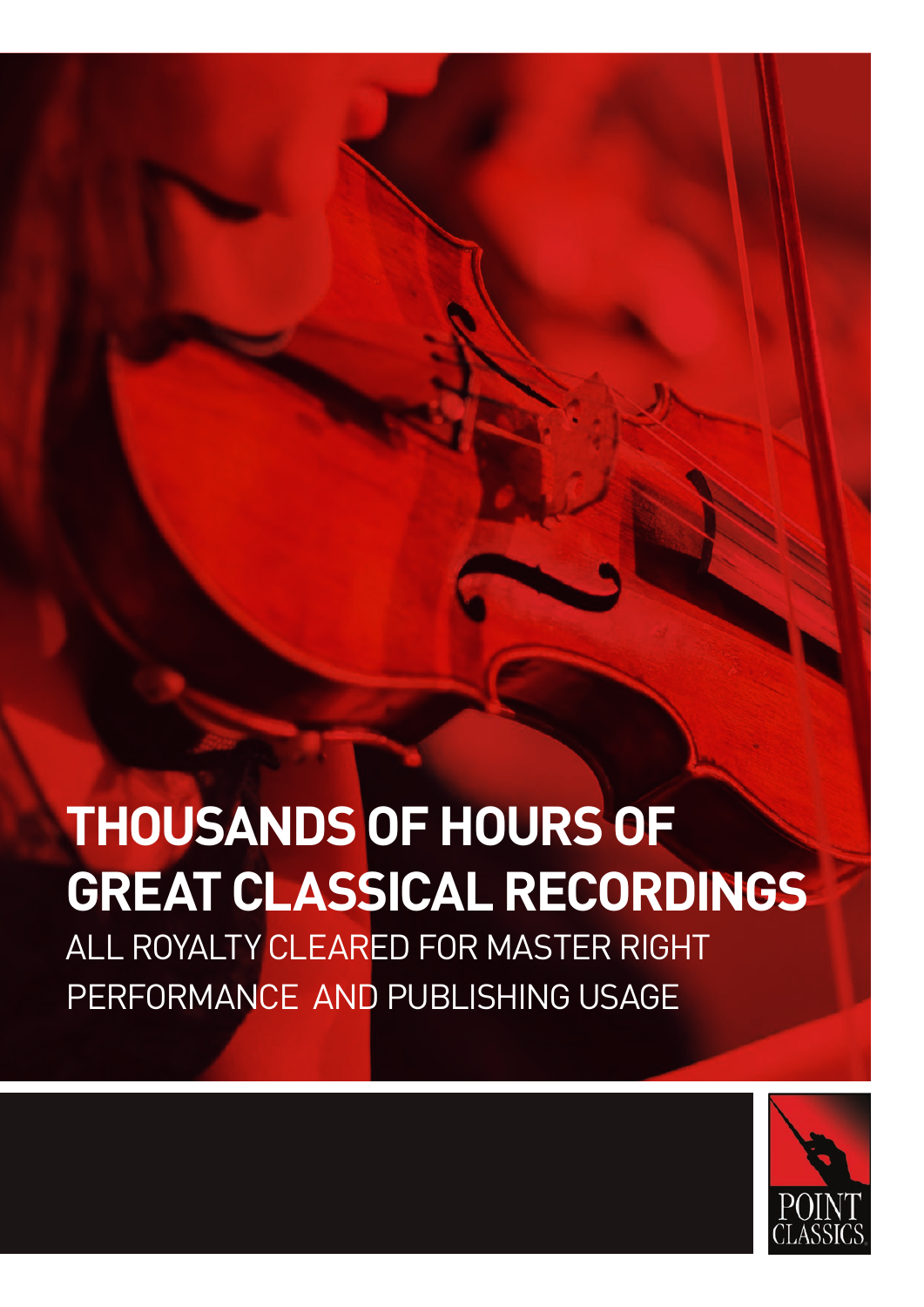**Calling all Advertisers, Agencies, Radio Productions, TV & Film Music Sync Supervisors, Gaming companies, Web Designers, Music Workshops, Schools, Universities, Live Event Organisers and Exhibitors.**

The problem with music is that you have to pay every time you use it. Imagine a classical music library at your fingertips that you simply rent annually; no extras, no hidden costs, just one annual fee and use and use and use.

Thousands of the worlds best classical movements. Over 300 ready-made 30 second commercial edits, over 500 ready-made 5 second (best-of-the-best known bits) sound bites ('stings') all commercially prepared.

All for one annual fee with no additional royalties. No public domain music. All music copyright and publishing cleared for worldwide use and registered at the Library of Congress. All recorded in stereo and supplied to you as WAV files for full broadcast quality.

**THE DEAL**

• Single annual Fee only. • No Royalty charges.

#### • 5 Second 'Classical Stings' edited and ready to use.

- Our library includes every genre of classical music for your film, TV, radio or audio project. You'll find the production music you need in our extensive catalogue that features the world's most famous composers.
- Easy to use guide to the style, tempo and moods to best suit your campaign.
- Fast delivery of the music assets (hard drive or FTP)
- One payment annually.
- Ready to use 30 second edited versions of the best-of-the-best Classical movements.

• Full 5 to 10 minute movements for you to edit, cut and remix for your own specialised use.

• Music delivered on a hard drive/FTP for upload to your internal system for all team access.

• All exclusively registered copyrighted content, publishing cleared, registered with

the Library of Congress in the USA.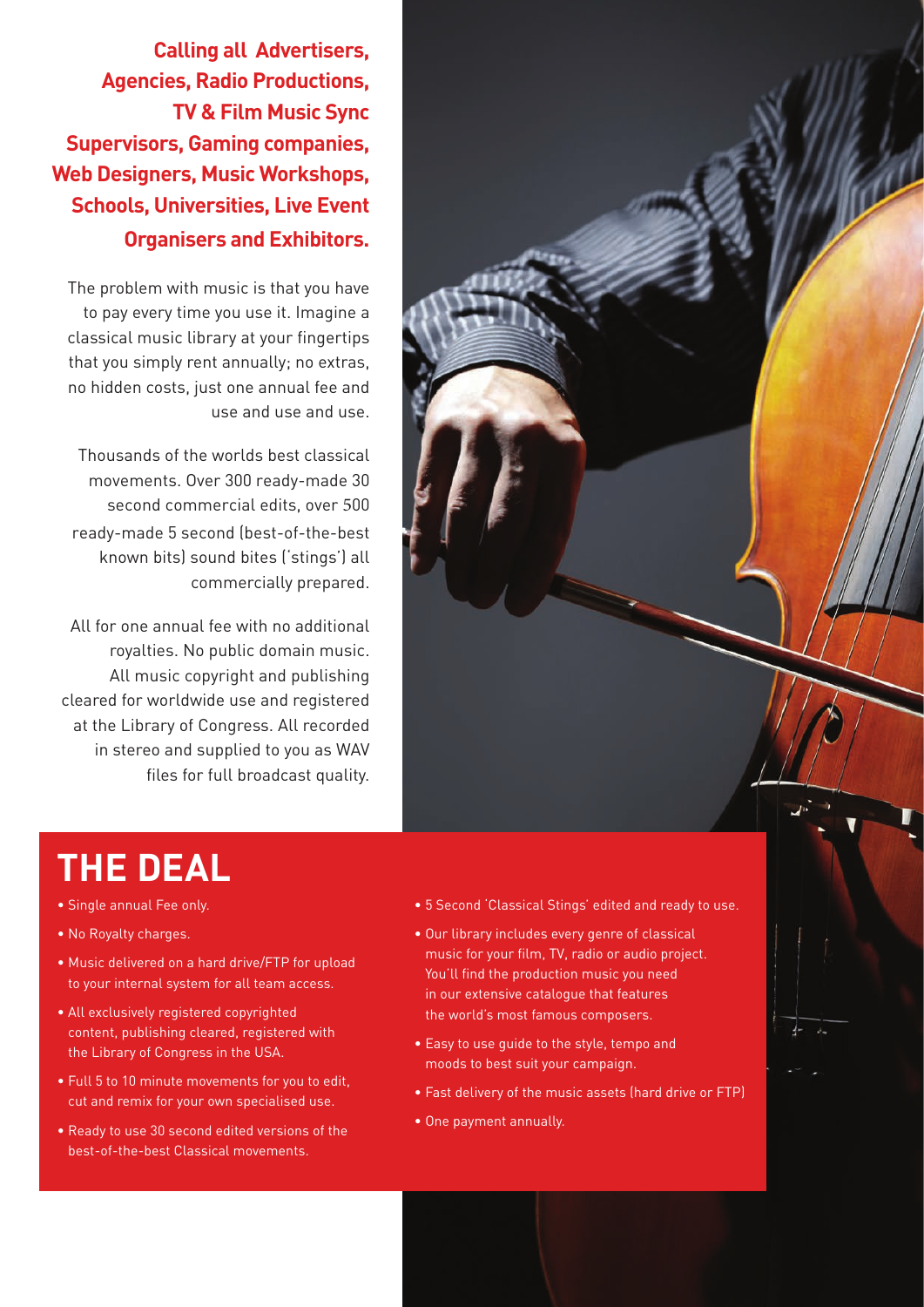# **About the Point Classics Catalogue of Music**

**The PC Catalogue has gained a worldwide reputation in digital exploitation and physical licensing to the music industry.** 

Point Classics is currently one of the leading digital classical music catalogues and comprises many of the great masterpieces by the world's greatest composers. Works composed by Vivaldi, Verdi, Tchaikovsky, Strauss, Smetana, Schumann, Schubert, Rossini, Ravel, Pachelbel, Mozart, Hadyn, Handel, Dvorak, Brahms, Bizet, Beethoven, Bach and Albinoni to name just some of over 140 composers within the catalogue of rights. The music is performed by a variety of international orchestras. Point Classics operates a digital website for music supervisors and licensees alike.

## **How it works**

**The drive is supplied to you on an annual fee. The music is listed in alphabetical order displaying the piece. A separate list of the 'five second stings' is additionally added for greater convenience.**

Synchronisation, the placing of music in films, TV shows and video, has seen growth in the quantity of 'tune placing' over the last few years. One Media has been successful in placing music in a variety of very high profile productions including; Minions, the TV series Nashville, The Messengers, The Originals, Flash, Stereotypically You, Anitra's Dance, Looking and on the Fox/ FX Networks show Wayward Pines in the last few months to name just a few. Monetising music through Film & TV is a strong way to increase your revenues. We have placed hundreds of classical music tracks in various productions worldwide commercial campaigns and international broadcasts over the last 18 months. We now proudly offer the use of our Classical library to Agencies and Production Houses to expand your offerings without the need of spot buying. This is your chance to have an inhouse music library at a pre-negotiated annual rate based on your corporate requirements and size. As one fit, one rate, never works. This is tailored to your usage, it will save you money and is similar to how a 'stock picture library' works.

So stop negotiating that one-off payment per use, know your costs in advance and maximise the use of your in-house classical music library and get with the PC Annual Fee System (PCAFS). If you are a regular user of production music – **you will save money.** 

# **Sorting our classical library**

**The Point Classics Library can be categorised by many different sort criteria and filters. On the website www.pointclassics.com simply check the headings in the search criteria listed as:** 

**Composer Style Mood Tempo Instrument Familiarity Period**

### **Each one of these sub headings has a further 'fine tuning' search ability.**

Under 'Style' there are over 40 categories from 'Aria', 'Ballet' and 'Ballad' to 'Trio', 'Vocal' and 'Waltz'.

Under Mood there are at least 110 categories from 'Aggressive', 'Anxious', 'Disturbing', 'Erotic' 'Confused' 'Determined' and 'Blissful' to 'Undecided', 'Uplifting''and 'Worried'

Under Tempo we have 8 categories from 'Slow', 'Medium-Slow', 'Medium-up', 'Fast' etc.

Under Instrument we have 26 choices from 'Alto' 'Baritone'' and 'Bass' through to 'Trumpet' 'Viola' and 'Violin'.

Under Familiarity we have categories from 'Unheard of' to 'Possibly Known' and 'Very Well Known'

Finally under Period we have 7 categories from 'Baroque 1600's', 'Romantic 1800's' and 'Impressionist' by way of example.

You can create a project here and also get guidance under the existing terms and conditions for 'spot buying' As previously said under the PCAFS system you will save money as a multiple user.

You can interrogate our music library via our website, searching by composer, style, mood, tempo, instrument, familiarity & period. **www.pointclassics.com** 

**Visit our Point Classics YouTube channel youtube.com/user/PointClassics**